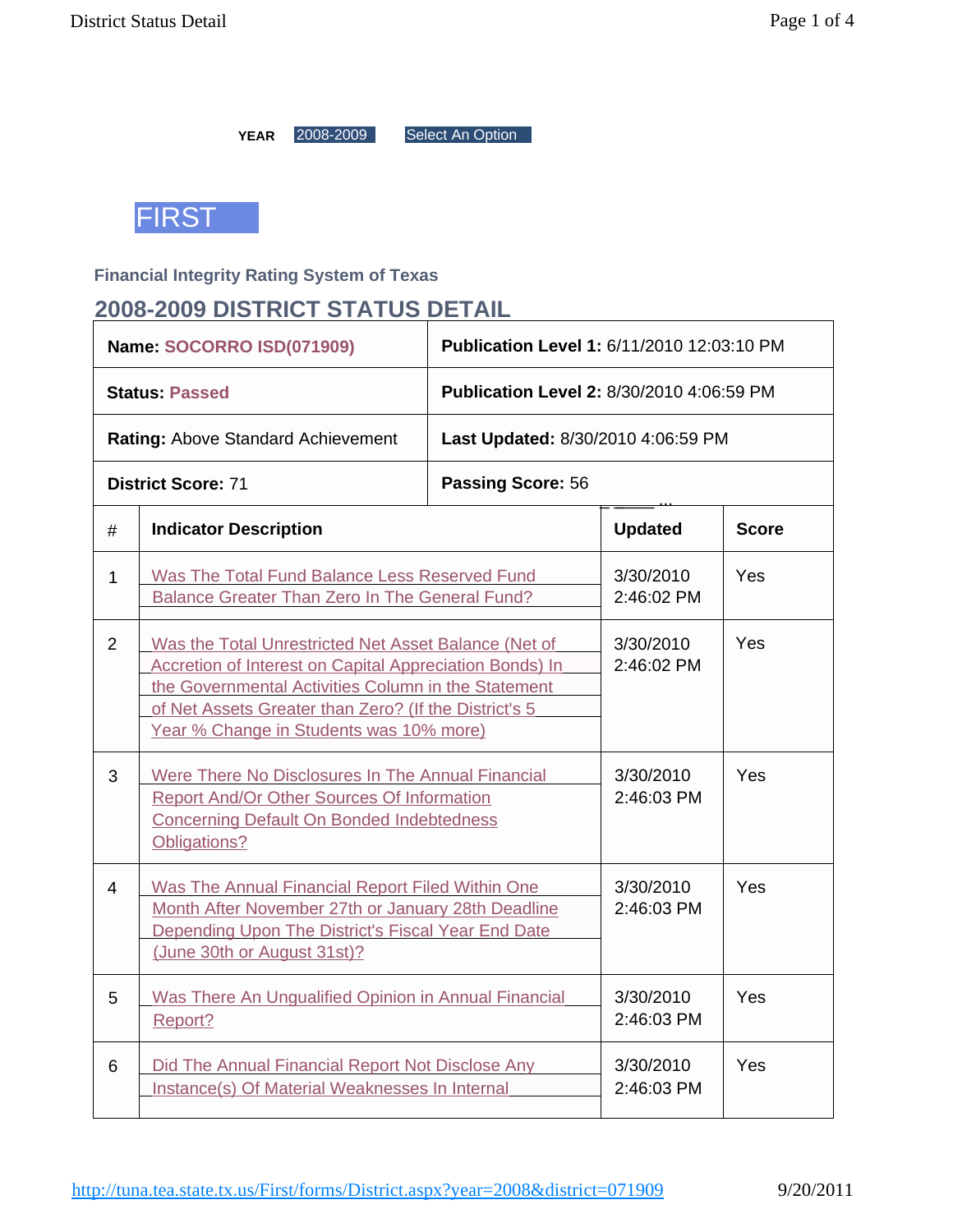|                | Controls?                                                                                                                                                                                                                                                         |                         |                        |
|----------------|-------------------------------------------------------------------------------------------------------------------------------------------------------------------------------------------------------------------------------------------------------------------|-------------------------|------------------------|
|                |                                                                                                                                                                                                                                                                   |                         | 1<br>Multiplier<br>Sum |
| $\overline{7}$ | Did the Districts Academic Ratino Exceed Academically<br>Unacceptable?                                                                                                                                                                                            | 3/30/2010<br>2:46:03 PM | 5                      |
| 8              | Was The Three-Year Average Percent Of Total Tax<br><b>Collections (Including Delinquent) Greater Than 98%?</b>                                                                                                                                                    | 3/30/2010<br>2:46:04 PM | 5                      |
| 9              | Did The Comparison Of REIMS Data To Like<br>Information In Annual Financial Report Result In An<br>Aggregate Variance Of Less Than 3 Percent Of<br><b>Expenditures Per Fund Type (Data Quality Measure)?</b>                                                      | 3/30/2010<br>2:46:04 PM | 5                      |
| 10             | Were Debt Related Expenditures (Net Of IFA And/Or<br>EDA Allotment) < \$350.00 Per Student? (If The<br>District's Five-Year Percent Change In Students = Or ><br>7%, Or If Property Taxes Collected Per Penny Of Tax<br><b>Effort &gt; \$200,000 Per Student)</b> | 3/30/2010<br>2:46:04 PM | 5                      |
| 11             | Was There No Disclosure In The Annual Audit Report<br>Of Material Noncompliance?                                                                                                                                                                                  | 3/30/2010<br>2:46:04 PM | $\overline{0}$         |
| 12             | Did The District Have Full Accreditation Status In<br>Relation To Financial Management Practices? (e.g. No<br><b>Conservator Or Monitor Assigned)</b>                                                                                                             | 3/30/2010<br>2:46:05 PM | 5                      |
| 13             | Was The Aggregate Of Budgeted Expenditures And<br>Other Uses Less Than The Aggregate Of Total<br><b>Revenues, Other Resources and Fund Balance In</b><br><b>General Fund?</b>                                                                                     | 3/30/2010<br>2:46:05 PM | 5                      |
| 14             | If The District's Aggregate Fund Balance In The<br><b>General Fund And Capital Projects Fund Was Less Than</b><br>Zero, Were Construction Projects Adequately Financed?<br>(To Avoid Creating Or Adding To The Fund Balance<br><b>Deficit Situation)</b>          | 3/30/2010<br>2:46:05 PM | 5                      |
| 15             | Was The Ratio Of Cash And Investments To Deferred<br>Revenues (Excluding Amount Equal To Net Delinguent<br><b>Taxes Receivable) In The General Fund Greater Than</b>                                                                                              | 3/30/2010<br>2:46:05 PM | 5                      |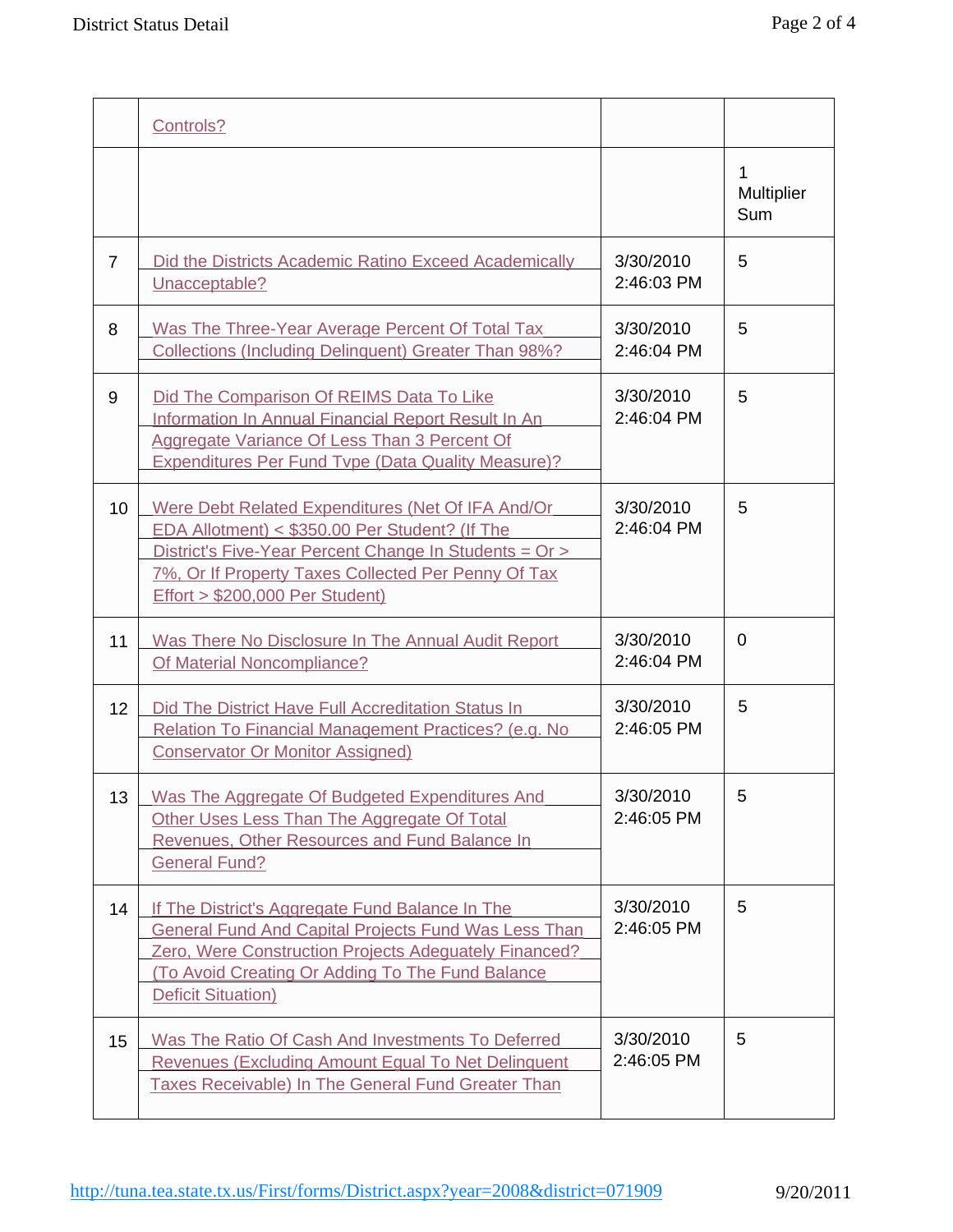|    | Or Equal To 1:1? (If Deferred Revenues Are Less Than<br><b>Net Delinquent Taxes Receivable)</b>                                                                                                                                                                                                          |                         |                        |
|----|----------------------------------------------------------------------------------------------------------------------------------------------------------------------------------------------------------------------------------------------------------------------------------------------------------|-------------------------|------------------------|
| 16 | Was The Administrative Cost Ratio Less Than The<br><b>Threshold Ratio?</b>                                                                                                                                                                                                                               | 3/30/2010<br>2:46:06 PM | 5                      |
| 17 | Was The Ratio Of Students To Teachers Within the<br>Ranges Shown Below According To District Size?                                                                                                                                                                                                       | 3/30/2010<br>2:46:06 PM | 5                      |
| 18 | Was The Ratio Of Students To Total Staff Within the<br>Ranges Shown Below According To District Size?                                                                                                                                                                                                    | 3/30/2010<br>2:46:06 PM | 5                      |
| 19 | Was The Total Fund Balance In The General Fund More<br>Than 50% And Less Than 150% Of Optimum According<br>To The Fund Balance And Cash Flow Calculation<br><b>Worksheet In The Annual Financial Report?</b>                                                                                             | 3/30/2010<br>2:46:06 PM | 5                      |
| 20 | Was The Decrease In Undesignated Unreserved Fund<br>Balance < 20% Over Two Fiscal Years? (If 1.5 Times<br>Optimum Fund Balance < Total Fund Balance In<br><b>General Fund Or If Total Revenues &gt; Operating</b><br><b>Expenditures In The General Fund, Then District</b><br><b>Receives 5 Points)</b> | 3/30/2010<br>2:46:07 PM | 5                      |
| 21 | Was The Aggregate Total Of Cash And Investments In<br>The General Fund More Than \$0?                                                                                                                                                                                                                    | 3/30/2010<br>2:46:07 PM | 5                      |
| 22 | Were Investment Earnings In All Funds (Excluding<br>Debt Service Fund and Capital Proiects Fund) More<br>Than 120 Per Student?                                                                                                                                                                           | 3/30/2010<br>2:46:07 PM | $\mathbf{1}$           |
|    |                                                                                                                                                                                                                                                                                                          |                         | 71<br>Weighted<br>Sum  |
|    |                                                                                                                                                                                                                                                                                                          |                         | 1<br>Multiplier<br>Sum |
|    |                                                                                                                                                                                                                                                                                                          |                         | 71 Score               |

# **DETERMINATION OF RATING**

**A.** Did The District Answer **'No'** To Indicators 1, 2, 3 Or 4? **OR** Did The District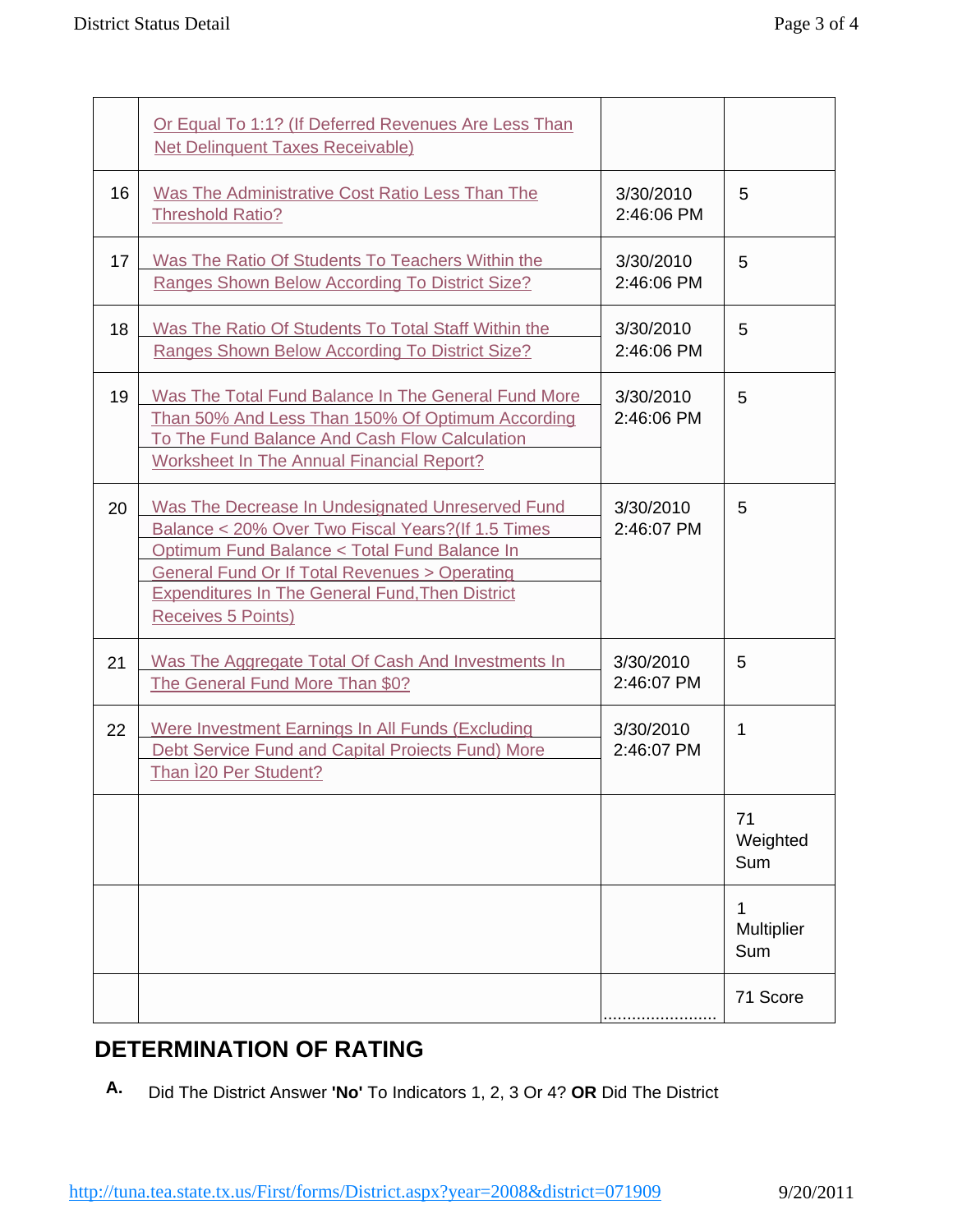|    | Answer 'No' To Both 5 and 6?<br>Achievement. | If So, The District's Rating Is Substandard |                                                                            |  |  |  |  |
|----|----------------------------------------------|---------------------------------------------|----------------------------------------------------------------------------|--|--|--|--|
| В. | (Indicators 7-22)                            |                                             | Determine Rating By Applicable Range For summation of the indicator scores |  |  |  |  |
|    | <b>Superior Achievement</b>                  |                                             | 72-80 and Yes to indicator 7                                               |  |  |  |  |
|    | <b>Above Standard Achievement</b>            |                                             | 64-71 or $>= 72$ and No to indicator 7                                     |  |  |  |  |
|    | <b>Standard Achievement</b>                  |                                             | 56-63                                                                      |  |  |  |  |
|    | <b>Substandard Achievement</b>               |                                             | <56 or No to one default indicator                                         |  |  |  |  |

## **17 & 18 RATIOS**

| <b>Indicator 17</b>                           | Ranges for<br>Ratios |      | <b>Indicator 18</b>                           | Ranges for<br>Ratios |      |
|-----------------------------------------------|----------------------|------|-----------------------------------------------|----------------------|------|
| District Size - Number<br>of Students Between | Low                  | High | District Size - Number<br>of Students Between | Low                  | High |
| < 500                                         | 7                    | 22   | < 500                                         | 5                    | 14   |
| 500-999                                       | 10                   | 22   | 500-999                                       | 5.8                  | 14   |
| 1000-4999                                     | 11.5                 | 22   | 1000-4999                                     | 6.3                  | 14   |
| 5000-9999                                     | 13                   | 22   | 5000-9999                                     | 6.8                  | 14   |
| $=$ > 10000                                   | 13.5                 | 22   | $=$ > 10000                                   | 7.0                  | 14   |

### **OPTIONS**

Lower Publication Level

Suspend

Suspension Reason.

**Audit Home Page: School Financial Audits | Send comments or suggestions to [schoolaudits@tea.state.tx.us](mailto:schoolaudits@tea.state.tx.us) THE TEXAS EDUCATION AGENCY**

**1701 NORTH CONGRESS AVENUE • AUSTIN, TEXAS, 78701 • (512) 463-9734**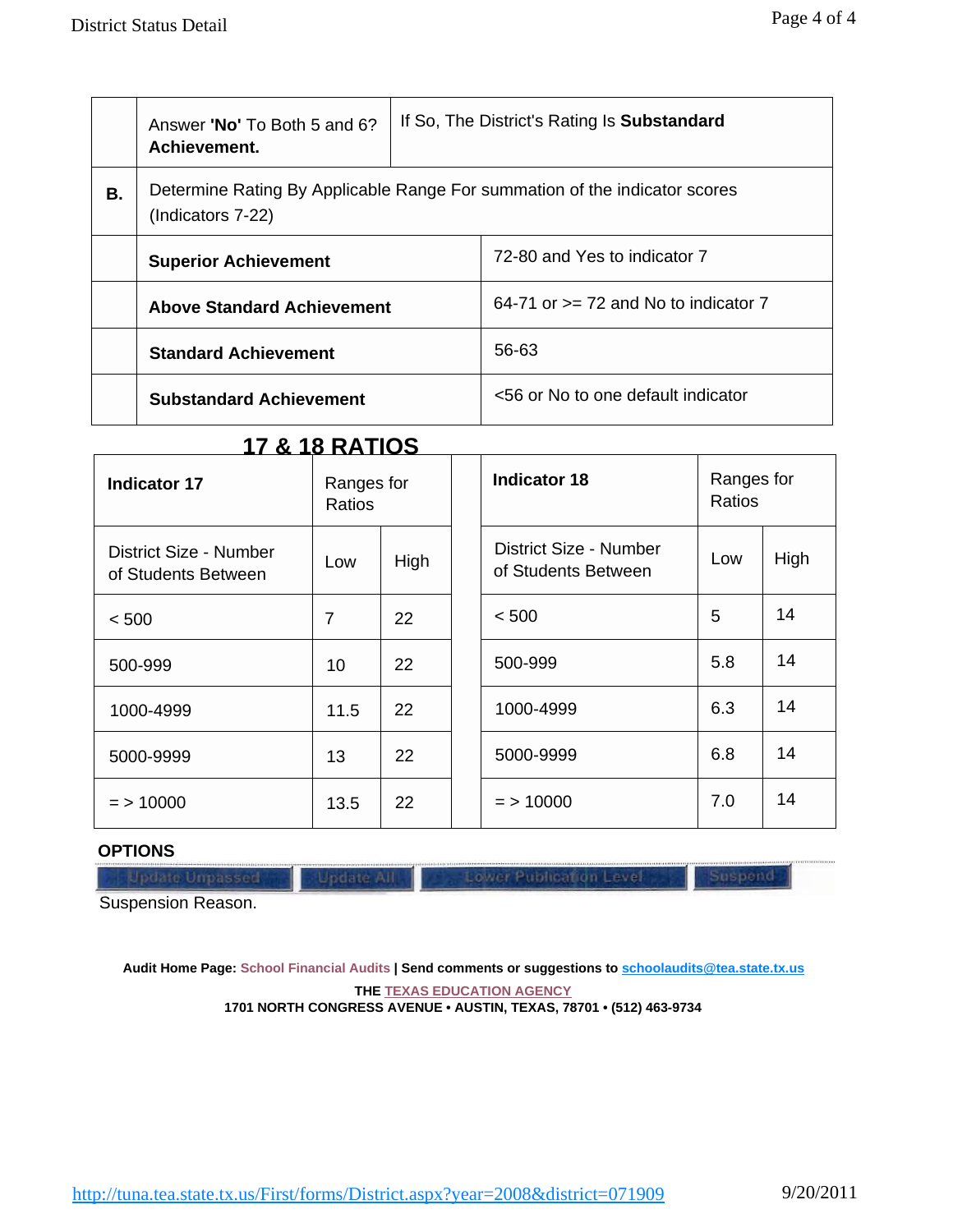#### School FIRST Annual Financial Management Report

Reporting requirements tor the finandal management report tor the Schools FIRST public hearing are found in Title 19 Texas Administrative Code Chapter 109, Budgeting, Accounting, and Auditing Subchapter AA, Commissioner's Rules Concerning Financial Accountability Rating System, Section 109.1005. TEA would like to acknowledge TASBO. TASB, and the Coordinating Task Force for their assistance in developing this template. The template has been established to help the districts in gathering their data and presenting it at their School FIRST hearing, it may not be all inclusive.

#### **Superintendent's Current Employment Contract**

A copy of the superintendent's current employment contract at the time of the School FIRST hearing is to be provided. In lieu of publication in the annual School FIRST financial management report, the school district may chose to publish the superintendent's employment contract on the school district's Internet site.

If published on the Internet, the contract is to remain accessible for twelve months.

#### Reimbursements Received by the Superintendent and Board Members for Fiscal Year 2009

| For the Twelve-Month Period             |                 |                                   |         |                                  |                |          |                        |                  | Nav Aug                      |                                         |
|-----------------------------------------|-----------------|-----------------------------------|---------|----------------------------------|----------------|----------|------------------------|------------------|------------------------------|-----------------------------------------|
| Ended August 31.2009                    | 7/01/08-6/14/09 | 6/15/08-8/31/09                   |         |                                  |                |          |                        |                  |                              | Nov OS-Uay 09 May-Auo 2009<br>Michael A |
|                                         |                 | Int Superintendent Superintendent |         | Karen P Craig A Raymundo Antonio |                |          | Guillermo George L Gar |                  | sSia. J                      | Nasora                                  |
| DescrigUoaof-Reimbursements Mary Benham |                 | Dr. Xavier De La Torre Blaine     |         | Patton                           | Rodriguez Ayub |          | Gandara                | Salas. . Gan ara | S160 00                      | \$160.00                                |
| Meals                                   | 364.00          |                                   | S320.00 | \$120.00                         | \$440.00       | \$160.00 | \$680.00               | \$480.00\$       |                              | 52974                                   |
| Lodging                                 | 874.62\$        | 207.10                            | 852.99  | 337.9                            | 852.99         | 506.85   | 818.81                 | 852.99           | 3:87                         | 321.7                                   |
| Transportation                          | 2.621.83 \$     | 377.70                            | 840.9   | 281.5                            | 1223.2         | 278      | 526.36                 | 996.52           |                              |                                         |
| Motor Fuel                              | 13.00           |                                   |         |                                  | 200.77         |          | 442.19                 | 72.02            |                              | 434                                     |
| Other                                   | 2.381.50\$      | 75.00                             | 701.59  | 307.19                           | 461.8          | 360      | 385                    |                  | 535---------- .7------------ | $--- $7.44574$                          |

The sprit of the rule Is to capture all "reimbursements" expenses in fiscal year 2009, regardless of the manner of payment, including direct pay,

credit card, cash, and purchase order. Reimbursements to be reported per category include:

Meals - Meals consumed off of the school district's premises, and in-district meals at area restaurants (excludes catered meals for board meeting).

Lodging - Hotel charges.

Transportation - Airfare, car rental (can include fuel on rental), taxis, mileage reimbursements, leased cars, parking and tolls.

Motor fuel - Gasoline.

Other: - Registration fees, telephone/cell phone, internet service, fax machine, and other

reimbursements (or on-behalf of) to the superintendent and board member not defined above.

#### Outside Compensation and/or Fees Received by the Superintendent for Professional Consulting and/or Other Personal Services for Fiscal Y car 2009

For the Twelve-Month Period Ended August 31. 2009 Name(s) of Entity(ies)

**Amount Received**  $\hat{\mathcal{L}}$ 

Total

\$0.00

Note-Compensation does not include business revenues from the superintendent s livestock or agricultural-based activities on a ranch or farm. Report gross amount received (do not deduct business expenses from gross revenues). Revenues generated from a family business that have no relationship to school district business are not to be disclosed.